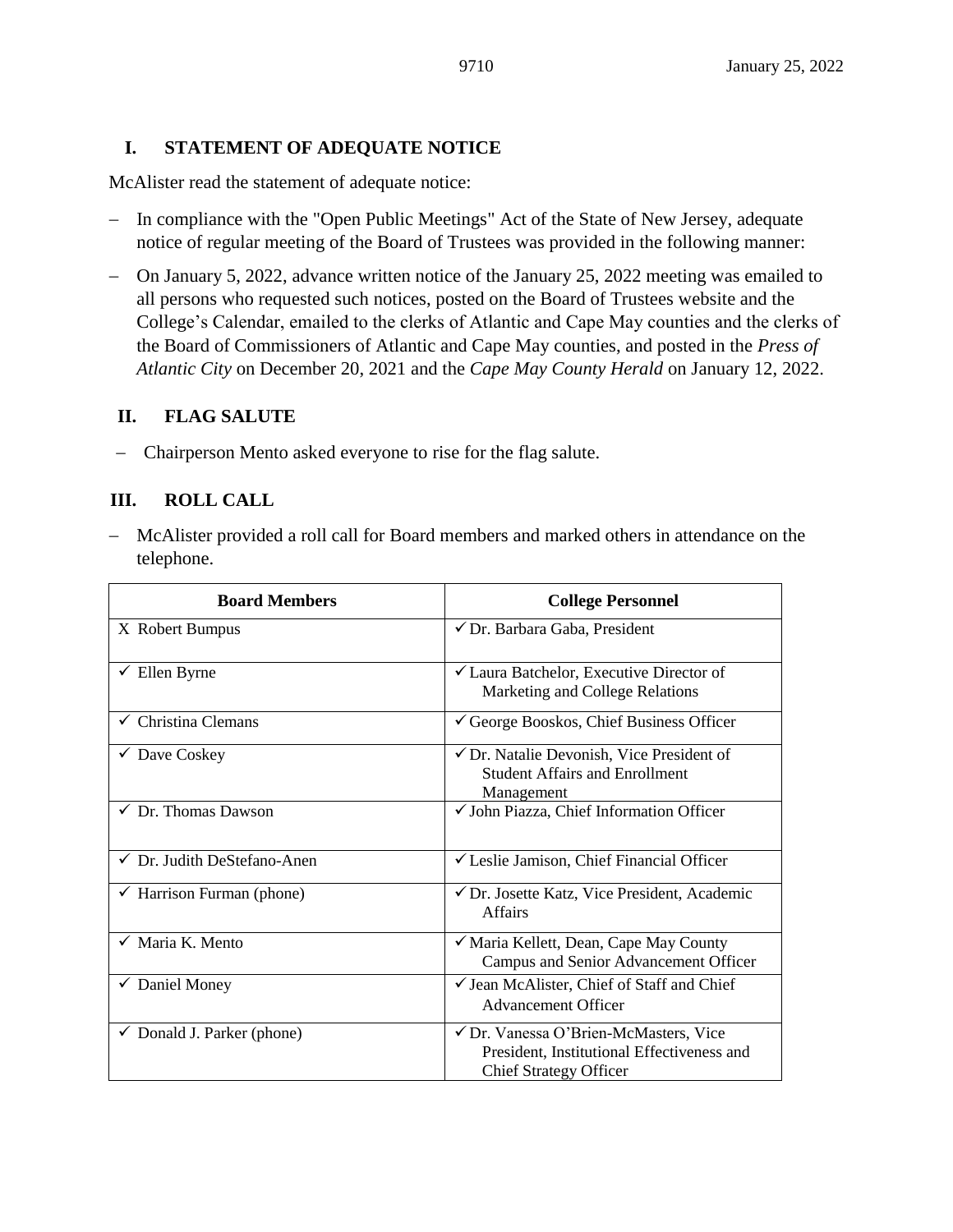| <b>Board Members</b>                                  | <b>College Personnel</b>                              |
|-------------------------------------------------------|-------------------------------------------------------|
| $\checkmark$ Dr. Robert Previti                       | $\checkmark$ Gracellen Etherton, Executive Assistant, |
|                                                       | Office of the President/Board of Trustee              |
|                                                       | <b>Operations and Resource Development</b>            |
| $\checkmark$ Maria Ivette Torres (phone)              | <b>Legal Counsel</b>                                  |
|                                                       | √ Will Donio, Esq., Board Solicitor                   |
| Shane Winkler (phone)<br>$\checkmark$                 |                                                       |
| <b>Public in Attendance</b>                           |                                                       |
| $\checkmark$ Bonnie Lindaw, Chief Financial Officer,  | └ Bert Rosica, Assistant Baseball Coach               |
| County of Atlantic (phone)                            |                                                       |
| $\checkmark$ Brittany Smith, Chief Financial Officer, |                                                       |
| County of Cape May                                    |                                                       |

# **IV. CALL TO ORDER**

- − Chairperson Mento called the meeting to order at 6:00PM on January 25, 2022.
- − Chairperson Mento welcomed the Board's new Solicitor, William Donio, Esq., of Cooper Levenson, Attorneys at Law. Mr. Donio thanked the Board for the appointment and looks forward to assisting the Board. He spoke about his history with the college, noting that his father was a founding Trustee for Atlantic Community College and his mother is an alumnus.

## **V. PRESIDENT'S REPORT**

Dr. Gaba discussed the following:

# **COVID-19 Update**

- − The college continues to offer COVID-19 testing at all three campuses for faculty, staff, students, and members of the public.
- − In our efforts to ensure the health and safety of our students, faculty, and staff, the start of the semester was pushed back one week to start Monday, January 24, 2022.
- − The college continues to work through the conditions of the pandemic. We are currently offering just less than half of our courses either in online/remote formats.

### **Enrollment Update**

− The initiatives we have implemented with the federal Higher Education Emergency Relief Funds (HEERF) have had a positive impact on enrollment. Compared to last year, when we were going into our 2nd year of the pandemic, we are up in enrollment by 225 students (a 6% increase); and up 1,202 credits (a 3% increase).

### **Grants**

### *HEERF Institutional Funds*

− Major initiatives of the Higher Education Emergency Relief Funds (HEERF) include: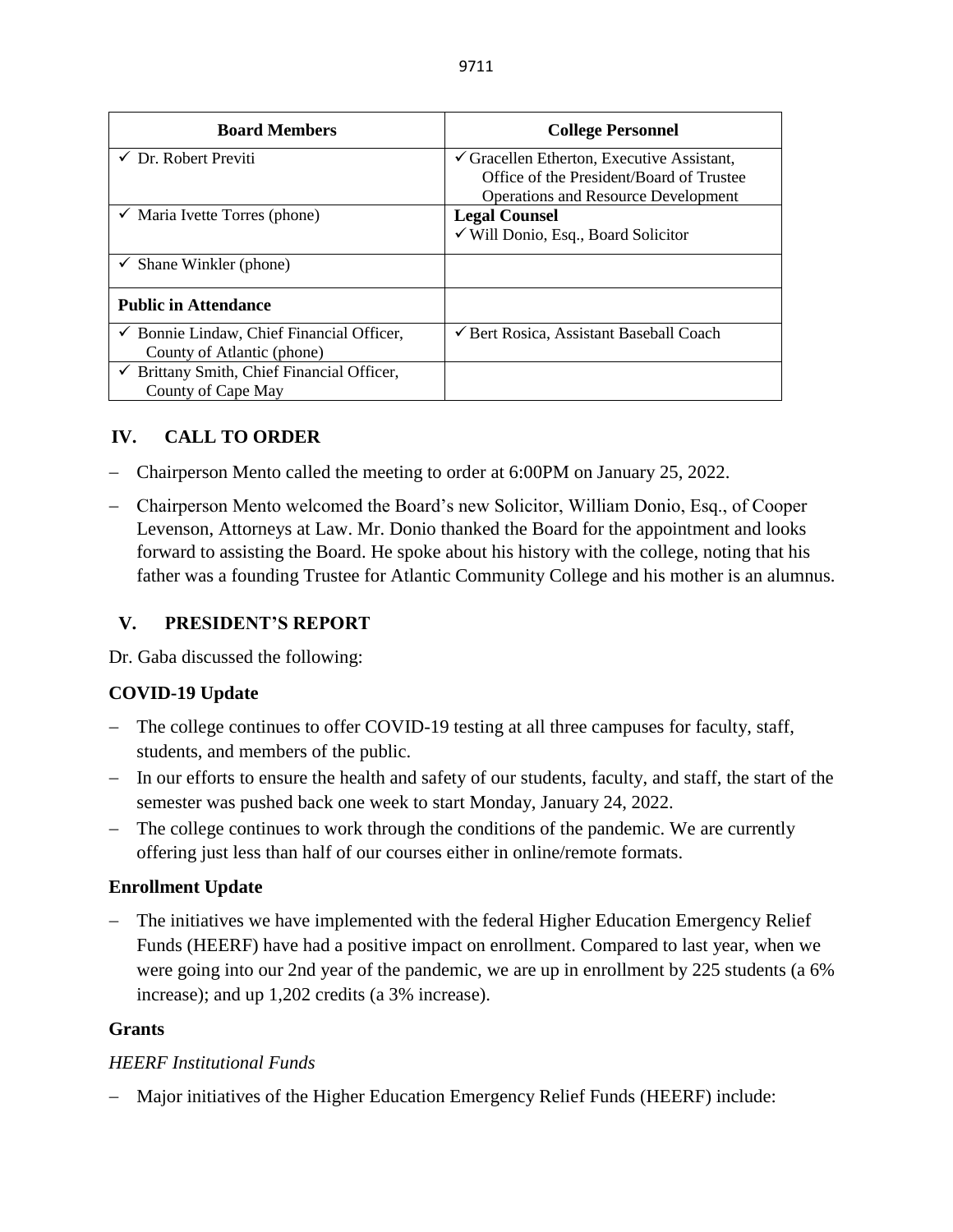- $\circ$  Three credit waiver engagement / re-engagement initiatives (Fall & Spring FY22)
- o Debt amnesty Over 1,250 students received debt amnesty for balances accrued during the pandemic for terms 2020SP through 2021SP totaling over \$1,075,000
- o Loaner Laptop Programs
- o Recovery of Tuition and Fee revenue losses
- o Numerous software purchases for academic and student services and supplemental resources for students (e.g. Zoom licenses, etc.)

#### *HEERF Student Emergency Funds*

- − Atlantic Cape's total HEERF Student Emergency Awards allocation is **\$11,489,560**. Cumulative to date, Atlantic Cape has disbursed **\$7,554,150** to 5,913 unduplicated students with 10,279 individual awards (most students received more than one award).
- − For Fall 2021, **\$3,543,300** in HEERF Student Emergency Funds was disbursed to 2,801 students as of 12/14/21. These funds provide direct financial support to students for any component of their cost of attendance and/or assistance with emergency costs associated with the Coronavirus.

#### *American Rescue Plan*

− The U.S. Department of Education announced a new \$198M grant opportunity and new guidelines on how colleges can use American Rescue Plan grant funds to meet students' basic needs such as housing and food insecurity. The funds will be awarded through a competitive grant.

### **Cape May County Campus**

− A *Cape May Campus Advisory Committee* is being established, comprised of key stakeholders in the county, to assist us with envisioning the future of the campus that best meets the needs of the citizens of Cape May County.

### **Southern New Jersey Development Council "Meet the Legislators" Event**

- − On January 26, the Southern New Jersey Development Council (SNJDC) will host a "Meet the Legislators" event at the college in Careme's Restaurant.
- − This event will provide an opportunity for SNJDC members to get to know the current and newly elected legislators in the 1st and 2nd districts: Senator Michael L. Testa, Assemblyman Antwan McClellan, and Assemblyman Erik Simonsen from the 1<sup>st</sup> District; and Assemblywoman Claire Swift and Assemblyman Don Guardian from the 2<sup>nd</sup> District. The topic of conversation will include issues that impact the business community and the economic growth and health of the South Jersey Region.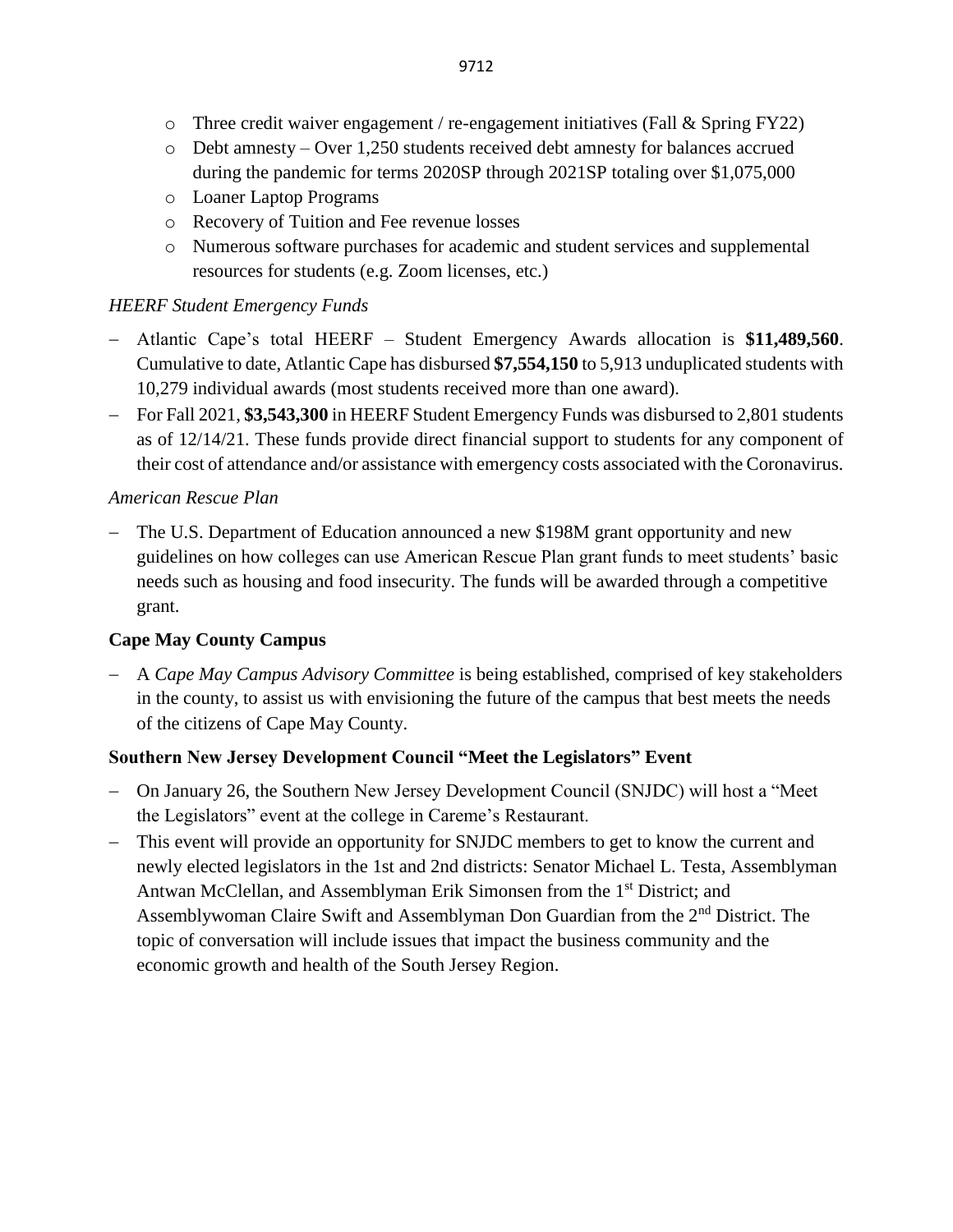## **Wind Training Center**

- − Construction on the Wind Training Center addition to the Worthington Atlantic City Campus is scheduled to start the week of February 7.
- − On December 12, 2021, the Atlantic City Council authorized the lease of dock space at Gardner's Basin to Atlantic Cape for the Basic Safety and Sea Survival training.

## **Technology Upgrades**

− The Information Technology department recently responded to and resolved a critical Cyber Security vulnerability in the industry called Log4J.

## **Community Outreach - Cape May County**

### *First Responders Training Course*

• The Cape May County Campus hosted an *Active Threat Integrated Response Course* presented by the Cape May County Prosecutor's Office and Louisiana State University's National Center for Biomedical Research and Training from December 13-17, 2021. Thirty (30) first responders from Cape May and Atlantic Counties attended the course, administered by the Department of Homeland Security and conducted by LSU in conjunction with FEMA's National Training and Education Division.

## **Community Outreach – Atlantic City**

## *ESL Workshop at the Boys & Girls Club of Atlantic City*

− Atlantic Cape and the Boys & Girls Club of Atlantic City partnered to offer a five-week English as a Second Language (ESL) workshop for club parents at the Boys & Girls Club's Chelsea location. Fifteen parents were recognized on December 14 for completing the workshop, "Preparing English Language Learners for Successful Employment in the Workplace," which was funded by a \$9,500 grant from Borgata Hotel Casino & Spa. Atlantic Cape will continue to offer these workshops in the community throughout the spring semester at other community-based locations.

### *Hope for the Holidays*

− More than 350 wrapped gifts were distributed to children and teens in Atlantic City at Brown's Park on December 18 at Atlantic Cape's *Hope for the Holidays* event. The event was organized in partnership with Angels in Motion, the Matthew Bee Memorial Fund, and Atlantic County Hope One. Gifts were collected at various locations in Atlantic County and were also provided by the Atlantic County Toy for Kids Program, PetSmart, and many other donors.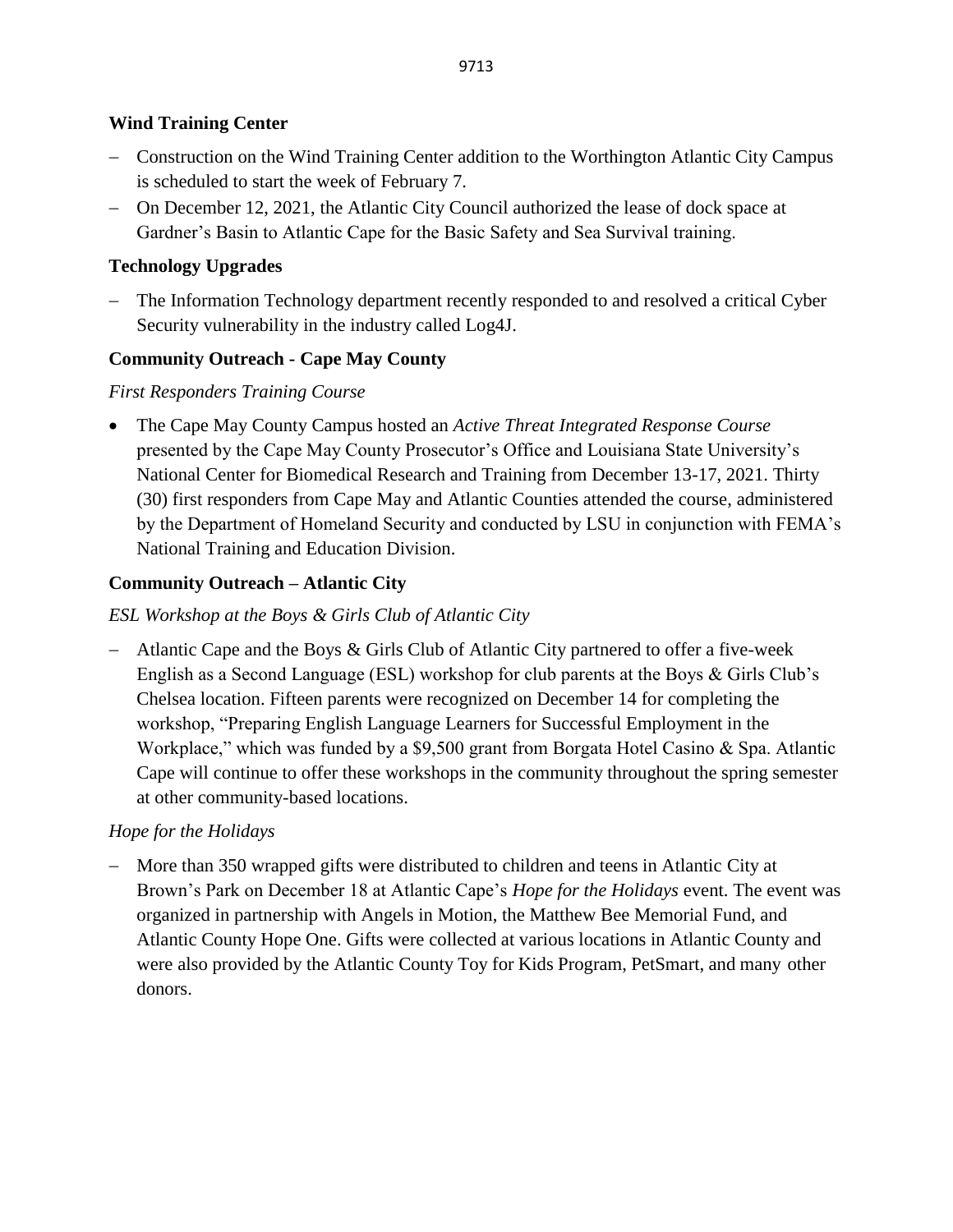### **Foundation**

## *Naming Opportunities*

− The Foundation regularly solicits potential donors to leave a legacy through the naming opportunities campaign. Most recently, Mr. and Mrs. Peter Caporilli have pledged to purchase the naming rights for a teaching kitchen on the first floor of M-building in the Academy of Culinary Arts on the Mays Landing Campus (see Resolution #49, endorsed by the Ad-Hoc Naming Committee). The value of the space is \$25,000, as previously approved by the Board of Trustees.

# *OceanFirst Bank Scholarship Donation*

− OceanFirst Bank generously donated \$40,000 to the Atlantic Cape Foundation for student scholarships. A check presentation was held on the Mays Landing Campus on December 22, 2021, attended by Jeff Ropiecki, Vice President of Commercial Lending, as well as Dr. Robert Previti, a member of the OceanFirst Foundation Board of Directors as well as Atlantic Cape's Board of Trustees.

## *President's Holiday Reception*

- − On December 1st, Dr. Barbara Gaba and the Atlantic Cape Foundation Board of Trustees hosted the President's Holiday Reception in Careme's Restaurant to thank the major donors to the Atlantic Cape Foundation, which provides scholarships to our students, including those students attending the Academy of Culinary Arts. This year's event was held in Careme's in honor of the 40<sup>th</sup> anniversary of the Academy.
- − The event concluded with our Board Chairperson, Maria Mento, unveiling the Mary Mento Strudels Bakeshop, named in memory of her mother.

### **Athletics**

− Atlantic Cape Buccaneers Basketball player David Coit committed to NCAA Division I college, Northern Illinois University, during a signing ceremony on December 18, 2021, at the Mays Landing campus.

# **VI. COMMENTS FROM THE PUBLIC**

- − Chairperson Mento called for comments from the public on agenda items.
- − None noted.

# **VII. CONSENT RESOLUTONS**

McAlister read the following consent resolutions.

**Res. #45** Reorganization Minutes (November 30, 2021); Regular Session Minutes (November 30, 2021); Special Meeting Minutes (December 14, 2021)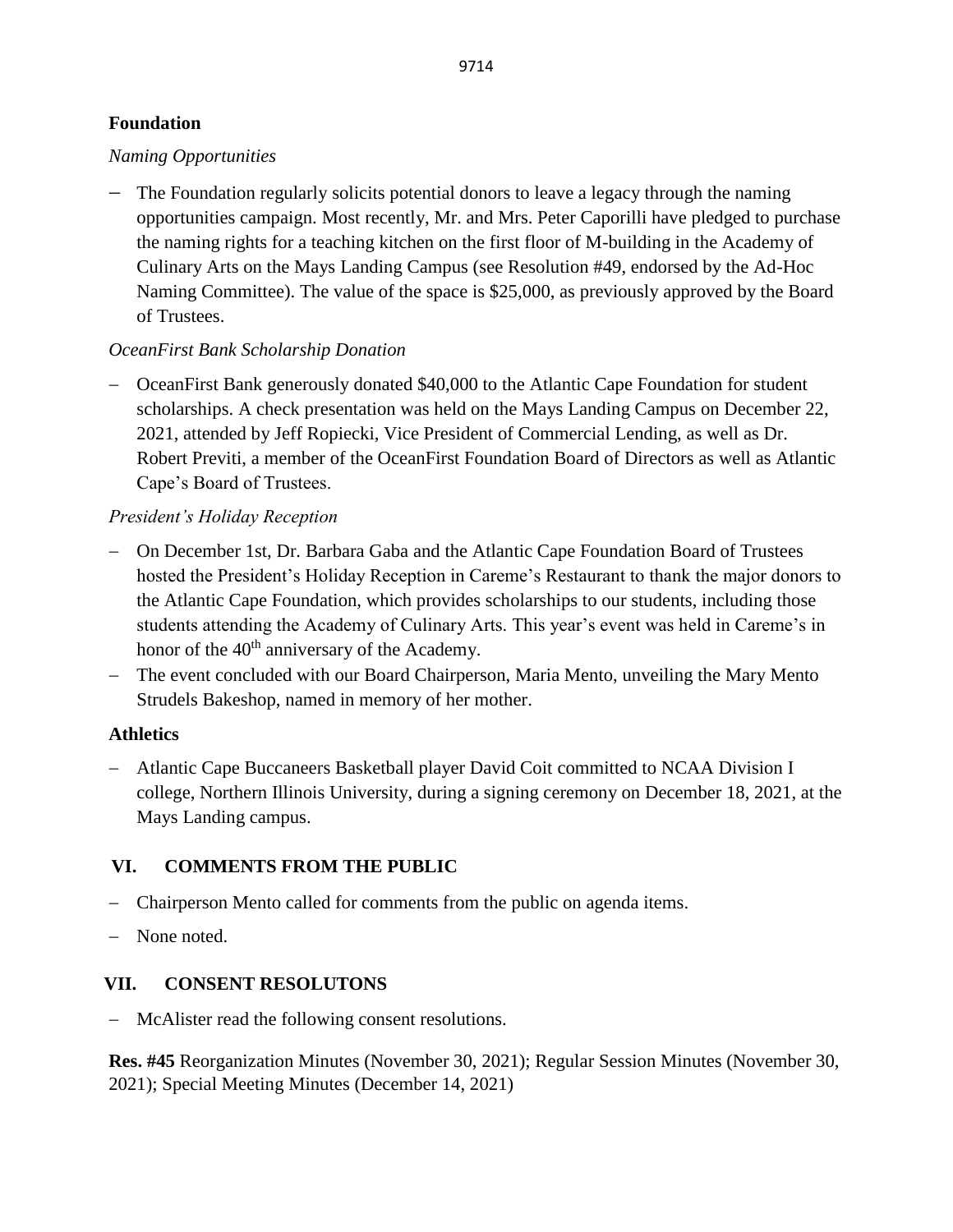#### **Award of Bids**

| <b>Number</b>  | <b>Item and Vendor Information</b>                                                                                                                                | <b>Amount</b> |
|----------------|-------------------------------------------------------------------------------------------------------------------------------------------------------------------|---------------|
| Bid Exempt 955 | Disaster Recovery Failover Data Center                                                                                                                            | \$174,716.88  |
|                | <b>Technology Replacement Reserve</b>                                                                                                                             |               |
|                | Ocean Computer Group<br>Matawan, NJ                                                                                                                               |               |
| Bid Exempt 956 | Academy of Culinary Arts Kitchen Equipment<br>(Refrigerators and Freezer)                                                                                         | \$21,050.42   |
|                | Strengthening Career and Technical Education for the<br>21 <sup>st</sup> Century - Perkins (Grant Funded) (pending<br>Perkins Grant budget modification approval) |               |
|                | <b>Culinary Depot</b><br>St. Louis, MO                                                                                                                            |               |
| Bid Exempt 957 | Computer Equipment for Fine Arts/Media Studies                                                                                                                    | \$63,524.00   |
|                | Strengthening Career and Technical Education for the<br>21 <sup>st</sup> Century - Perkins (Grant Funded) (pending<br>Perkins Grant budget modification approval) |               |
|                | Apple, Inc.<br>Cupertino, CA                                                                                                                                      |               |
| Bid Exempt 958 | Academy of Culinary Arts Kitchen Equipment<br>(Cooking Systems, etc.)                                                                                             | \$24,829.07   |
|                | Strengthening Career and Technical Education for the<br>21 <sup>st</sup> Century - Perkins (Grant Funded) (pending<br>Perkins Grant budget modification approval) |               |
|                | Edward Don & Company<br>Westhampton, NJ                                                                                                                           |               |
| Bid Exempt 959 | Incident Management System 5-Year Contract                                                                                                                        | \$37,000.00   |
|                | Higher Education Emergency Relief Fund (HEERF) –<br><b>Institutional Portion (Grant Funded)</b>                                                                   |               |
|                | Maxient, LLC<br>Charlottesville, VA                                                                                                                               |               |

Total \$321,120.37

#### **Res. #50**

# **Amendment to Strengthening Career and Technical Education for the 21st Century Act**

Amendment to the Spending Plan of the Strengthening Career and Technical Education for the 21st Century Act (Perkins V).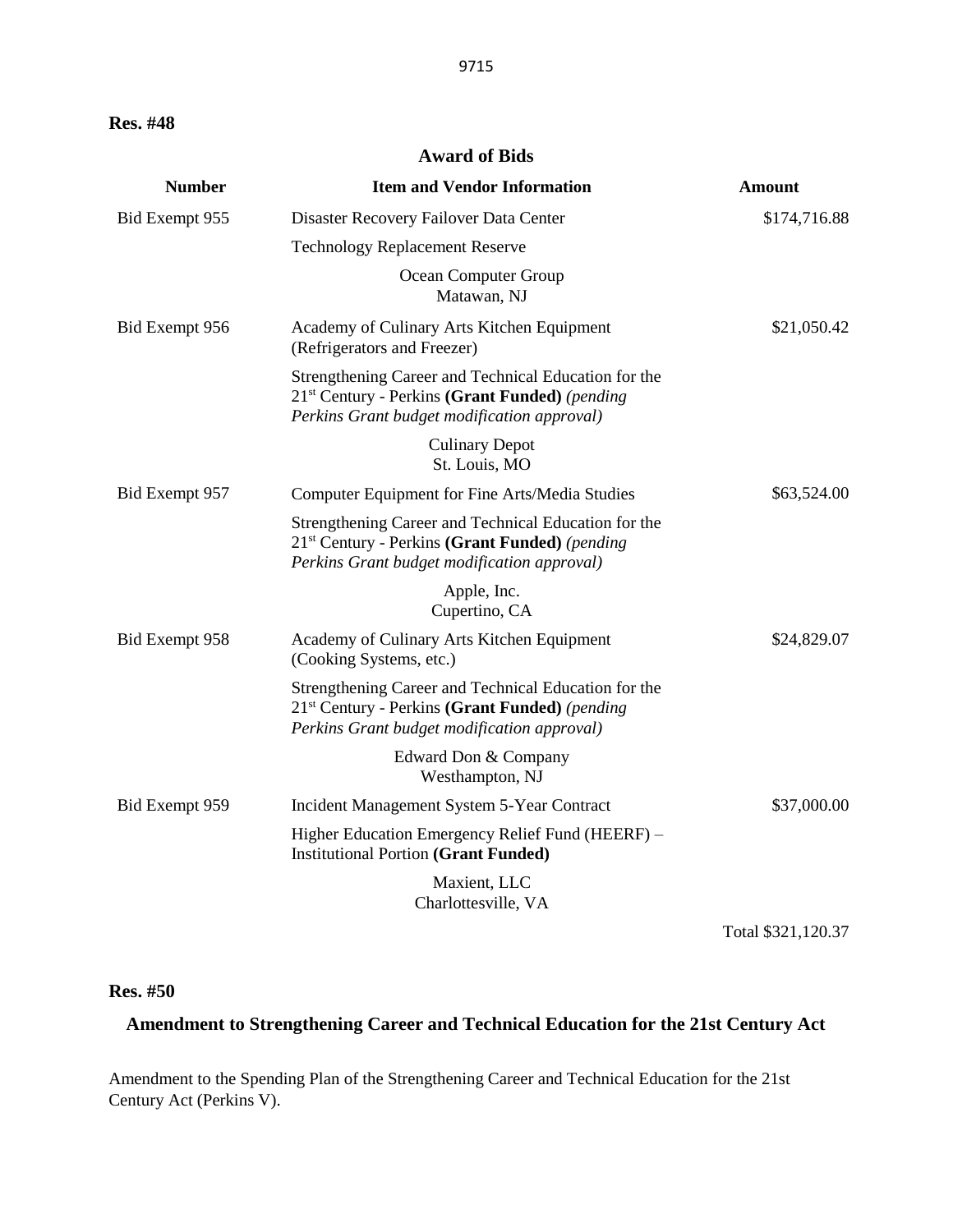#### **Res. #51**

#### **Mr. James Allen - 55th Annual Commencement Keynote Address**

An Honorary Associate in Applied Science degree in Hospitality Management to Mr. James Allen, the Keynote Speaker at the 55th Annual Commencement Ceremony, in recognition of his accomplishments and commitment to the Atlantic City region and Atlantic Cape Community College's students.

#### **Res. #47**

#### **Personnel Action**

*Appointments* - **Kristi Collemacine**, Student Services Navigator effective January 26, 2022 at an annual salary of \$48,754; **Tom Hendrixson**, Executive Director, Human Resources effective January 26, 2022 at an annual salary of \$110,000; **Edwin Liu**, Security Officer I effective January 31, 2022 at an annual salary of \$32,194; **Nicole Morfitt**, Student Services Associate effective January 26, 2022 at an annual salary of \$32,194; **Tamaraty Robinson**, Science Lab Specialist effective January 26, 2022 at an annual salary of \$40,113; **Thomas Sykes**, College Recruiter effective January 31, 2022 at an annual salary of \$47,565.

*Extensions of Appointment* - **Renee Patterson**, temporary Student Services Specialist at an annual salary of \$39,135 through May 11, 2022 [Grant funded]; **Valarie Warren**, temporary Office Assistant, Financial Aid at an annual salary of \$32,836 through May 11, 2022 [Grant funded].

*Sabbatical Leave* - **Richard Russell**, one semester sabbatical leave at his current salary for the Spring 2023 semester.

*Title Change* - **Dr. Josette Katz**, from Vice President, Academic Affairs to Senior Vice President, Academic Affairs effective January 26, 2022 at her current annual salary.

*Resignations* - **Joshua Bevan**, Security Officer I effective December 16, 2021; **Michael Forest**, Counselor II effective January 21, 2022; **Hira Zeb**, Human Resources Recruiter effective January 21, 2022.

**Res. #52** Executive Session

- Trustee Byrne motioned to approve consent resolutions; Trustee Furman seconded.
- Motion carried.

### **VIII. BUDGET REPORT**

− Trustee Money reported under Resolution #2 and Resolution #46 – Regular Resolutions.

#### **IX. REGULAR RESOLUTIONS**

**Res. #2** FY21 Draft Financial Statement for twelve months ended June 30, 2021 as of January 13, 2022.

Trustee Money stated the following: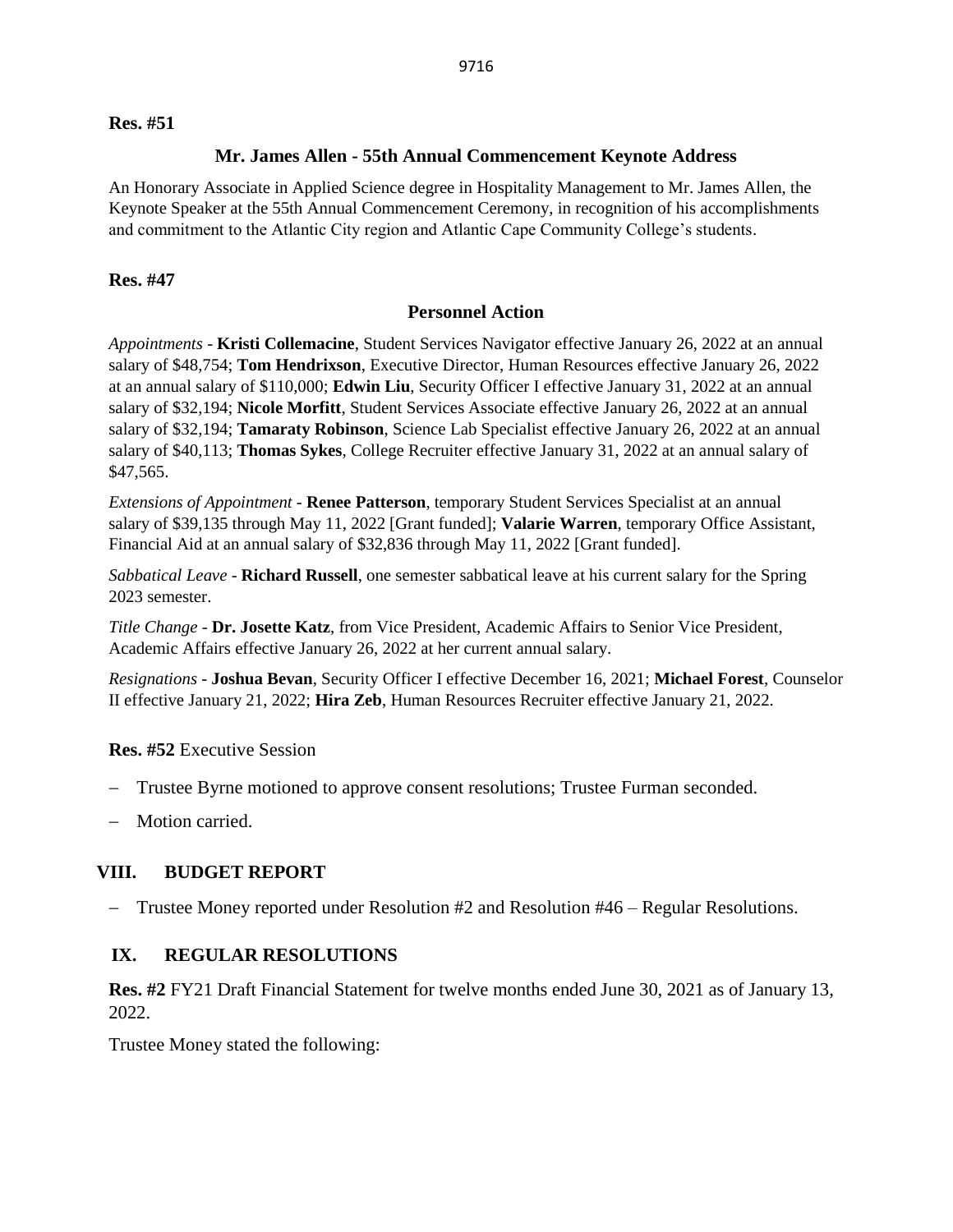- − The College will end FY21 with a positive margin, primarily resulting from the recovery of allowable revenue losses through the Higher Education Emergency Relief Fund (HEERF) grants.
- − In addition, unrestricted expenditures were lower as allowable allocations to Coronavirus Relief Fund (CRF) and Governor's Educational Emergency Relief (GEER) grants were recorded.
- − The audit is delayed and the auditors' test work is expected to resume in the next couple of weeks. The audited financial statements are expected to be presented is March.
- − Trustee Previti motioned to approve Resolution #2; Trustee Dawson seconded.
- − Motion carried.

**Res. #46** FY22 Financial Statement for six months ended December 31, 2021.

Trustee Money stated the following:

- − As of December 31, 2021, the College has earned 54.90% in budgeted revenues and expended 55.07% of budgeted expenses (both at 55%).
- − Revenue is up 4.2% from the prior year, and expenditures are up 11.9%. The increase in expenditures is due to salary and benefits resulting from recent full-time employee hires.
- − Also, the prior year was tracking lower due to allowable grant allocations. Management expects the College to be within the budgeted FY22 net margin.
- − Trustee Parker motioned to approve Resolution #46; Trustee Torres seconded.
- Motion carried.

### **Res. #49**

### **Official Naming of Teaching Kitchen in honor of Mr. and Mrs. Peter Caporilli**

Naming a teaching kitchen on the first floor in M-building on the Mays Landing Campus in honor of Mr. and Mrs. Peter Caporilli.

- − Trustee Money motioned to approve Resolution #49; Trustee Clemans seconded.
- − Motion carried.

# **X. COMMITTEE REPORTS**

### PERSONNEL AND BOARD DEVELOPMENT

− There was no report under the Cunningham-Ruiz Bill.

### **XI. FOUNDATION REPORT**

Trustee Furman reported on behalf of the Foundation.